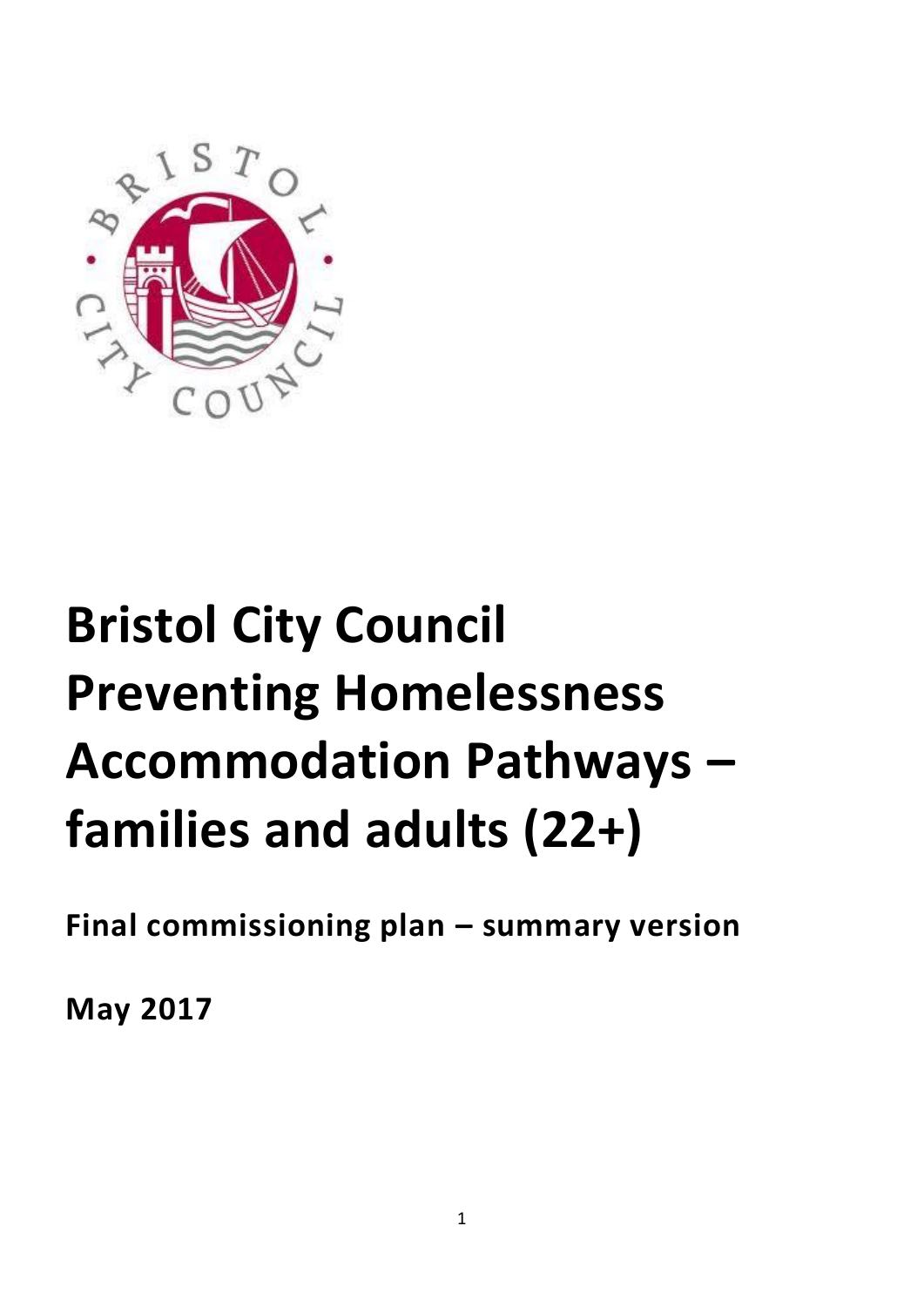### Introduction and context

This summary plan describes how we will provide accommodation services to protect people from homelessness now and in the future. It informs providers of services, users of services and other stakeholders about how the Council will work with its partners to provide the right accommodation at the right time to tackle homelessness in Bristol. The full plan is available *online*<sup>1</sup>.

Homelessness (including rough sleeping and the number of households in emergency accommodation) is increasing nationally and in Bristol. In addition, the Council needs to make savings, meaning that this commissioning plan needs to deliver around 10% savings from the current annual expenditure.

The annual budget for the services in this plan, including the substance misuse accommodation pathway is therefore £6,337,886. This plan sets out how we will make the required savings without a reduction in bedspaces, and how we will design more efficiency into homelessness services to better equip them to meet rising demand.

We developed this plan with partners, including a 12 week consultation on a draft version. A summary of consultation responses and how our plans changed as a result is available **online**<sup>2</sup>, and there is also a needs analysis and equalities impact assessment to support this work.

This plan links closely with other projects, including those focusing on services for young people, parents with higher support needs and Recovery Orientated Alcohol and Drugs Services (ROADS).

#### **Current supply**

 $\overline{a}$ 

For families there are 78 specifically commissioned units of accommodation with support, and some units that are accommodating small families despite being commissioned for single people.

For single adults (22+) and couples there are 703 units of supported accommodation, ranging from 24 hour high support to visiting low support, and 140 units of specific substance misuse accommodation.

There are two floating support services to help prevent homelessness and one to work with people with substance misuse support needs.

### A new model of accommodation and support

#### **1. We will create up to 100 additional units of supported family accommodation**

We will enter into new contracts for up to 140 units of supported family accommodation, procured via a bespoke online purchasing system/open framework for supported housing. This is in addition to the family accommodation provided directly by the council.

We will build flexibility into the contracts so that the units can change to supporting single people if the demand for family accommodation changes.

<sup>&</sup>lt;sup>1</sup> <https://www.bristol.gov.uk/housing/commissioning-homelessness-prevention-services>

<sup>&</sup>lt;sup>2</sup> <https://www.bristol.gov.uk/housing/commissioning-homelessness-prevention-services>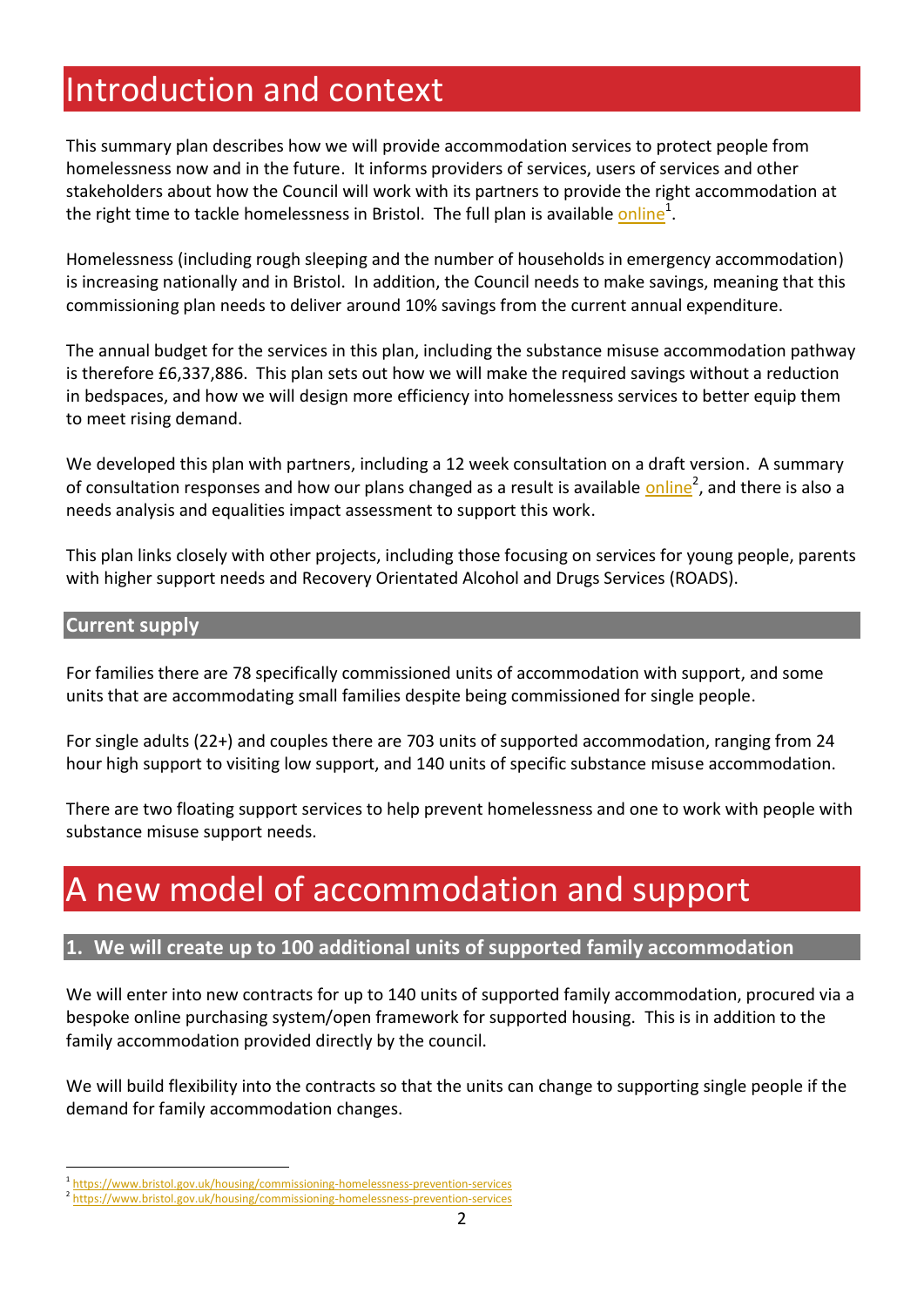#### **2. Services for single people and couples will operate in distinct pathways**

**3. With the Substance Misuse Team, jointly commission a substance misuse accommodation pathway with an increase in preparation stage units but without abstinent accommodation, or the substance misuse specific floating support service**

#### **4. The current external floating support service would become resettlement linked to the pathways**

The diagram below shows how we will commission homelessness recovery services for adults aged 22+ without dependent children.



Services at different levels of support will be aligned to provide distinct pathways to support people from homelessness crisis to settled accommodation. There will be three distinct homelessness prevention pathways and one substance misuse pathway. We will achieve these pathways through negotiation with current providers. There will be one contract per pathway, with a partnership of different providers.

Once the pathways are established, we will create a resettlement service to replace the current external floating support service. This service will work with people leaving the homelessness pathways to ensure that they do not become homeless again. Support to prevent homelessness amongst people not exiting the homelessness pathways will be provided by the council's Tenant Support Service.

People currently supported by the substance misuse floating support service who need ongoing support may either qualify for resettlement support (if they are leaving an accommodation pathway), the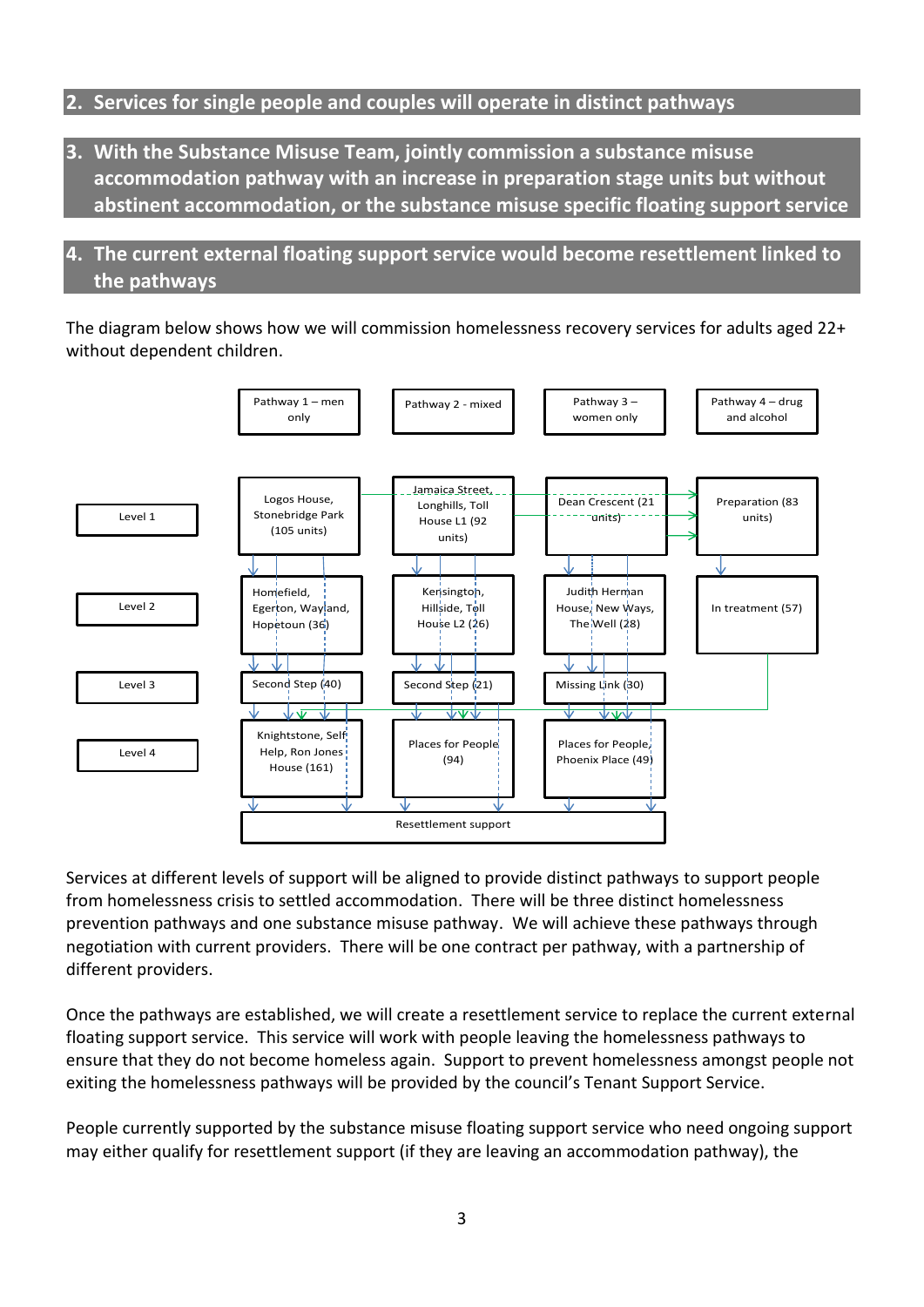proposed complex needs service (proposed in the substance misuse commissioning plan) or another relevant service.

## Other changes

#### **5. Change the indicators to make them less resource intensive to provide (and monitor) and more flexible**

The accommodation pathways will be provided under one contract per pathway, and the indicators will be 'whole pathway' indicators rather than for individual services. The family accommodation will have indicators for individual services. The key targets will be around the number of people moving into the pathway/service and the percentage of departures from the pathway/service that are planned and positive.

The resettlement service's main indicator will be the number of households that sustain accommodation after leaving the pathways.

#### **6. Standardise the support cost per unit**

Savings will be made by reducing the overall support costs of the pathways containing the most expensive services, rather than reducing bedspaces. This will mean that the amount paid for similar services is similar, and achieve the necessary savings.

#### **7. Commission a jointly funded peer support service with the Substance Misuse Team (SMT)**

We will expect services to employ around 20% of support staff who have lived experience and we will improve access to peer support by commissioning a specific service, jointly with the SMT. This service will recruit, train and supervise people who have been through homelessness and match them to support people in homelessness services. This service is dependent on the outcome of the substance misuse commissioning consultation.

### Recommissioning Intentions

The proposals in this plan will lead to the following homelessness prevention and recovery services:

| <b>Service</b> | <b>Process</b>                                                    | <b>Timescale</b>              |
|----------------|-------------------------------------------------------------------|-------------------------------|
| Family         | Family accommodation will be secured through a bespoke            | <b>Extend current</b>         |
| accommodation  | competitive process.                                              | contracts $-31$ <sup>st</sup> |
| $-$ up to 180  |                                                                   | March 2018                    |
| units          | Contracts will be for five years with the option to extend for up |                               |
|                | to a further two periods of one year each.                        | New service in place          |
|                |                                                                   | $-1st$ April 2018             |
| Accommodation  | We will achieve successful distinct pathways by negotiation       | Development of                |
| pathways (men  | with current providers.                                           | partnership and               |
| only, mixed,   |                                                                   | proposal - May                |
| women only     | There will be one contract for each pathway.                      | 2017 to September             |